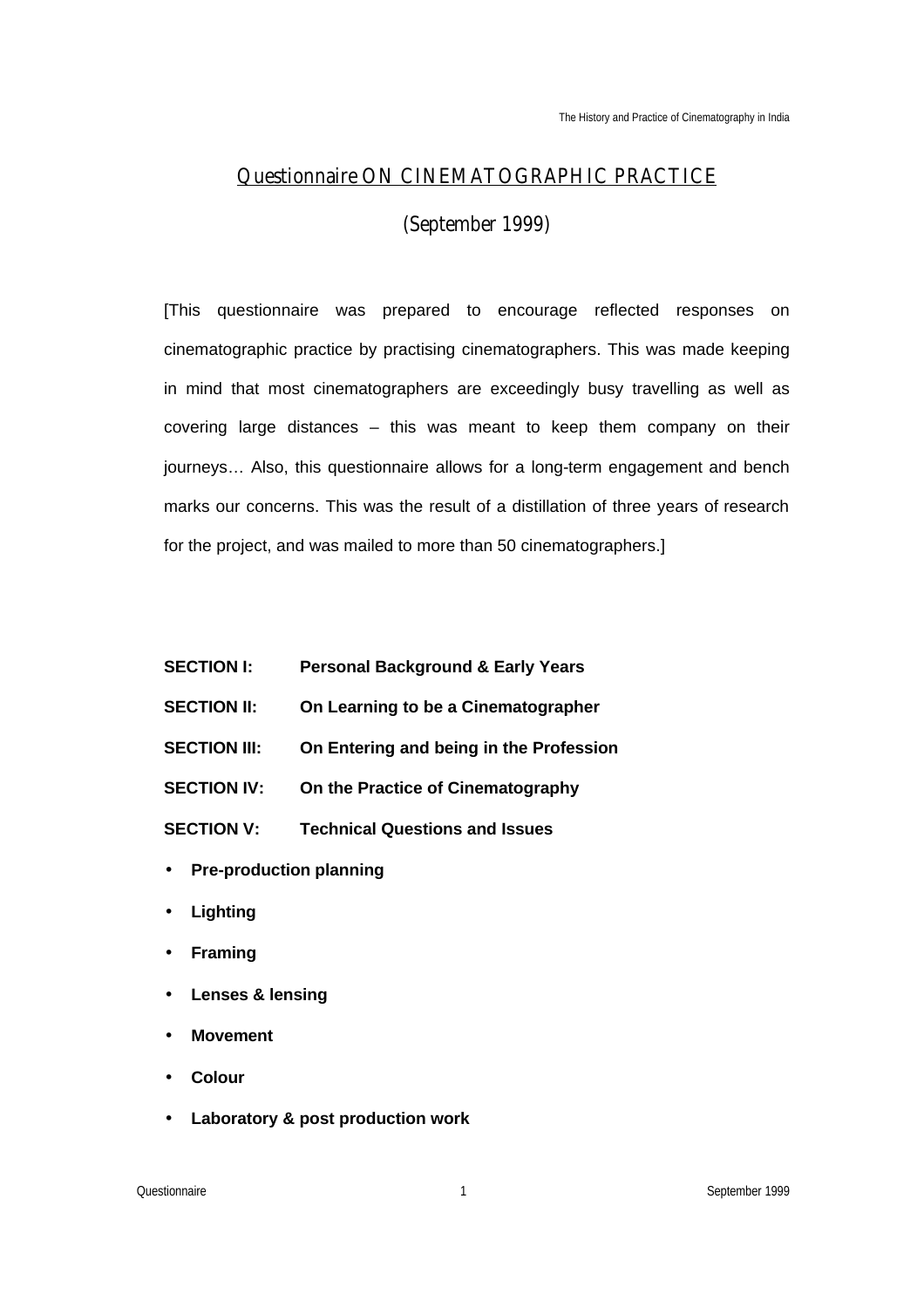### • **Viewing conditions**

### **SECTION VI: Aesthetic Questions**

#### **SECTION I: Personal Background & Early Years**

1. Tell us something about your family background and the cultural context in which you grew up.

2. Were there any people in your immediate environment who had any interest in, or professional involvement with the visual or performing arts. Did they in any way initiate your interest in cinema or the visual arts?

3. How were films, people associated with cinema viewed in your family and in your immediate circle of acquaintances?

4. Please describe in some detail the 'visual field' of your childhood, (perhaps in terms of colours and light). By visual field we mean the ensemble of things that you saw and that have left an imprint on your memory. These could be details in nature, memories of performances or rituals, or films, or paintings and photographs, things that you saw on the street or in a city, or any other striking visual memories.

5. Do you recall the first or very early films that you saw? Can you tell us something about that experience? What was/were the films? Do you recall anything about the cinema hall, or space where the film was shown, and about the general atmosphere about the space?

6. How did you get interested in watching films? Were you ever a member of a film society or film club? Did you know about film societies?

7. What were your other interests? Have those interests remained with you in later life?

Questionnaire 2 September 1999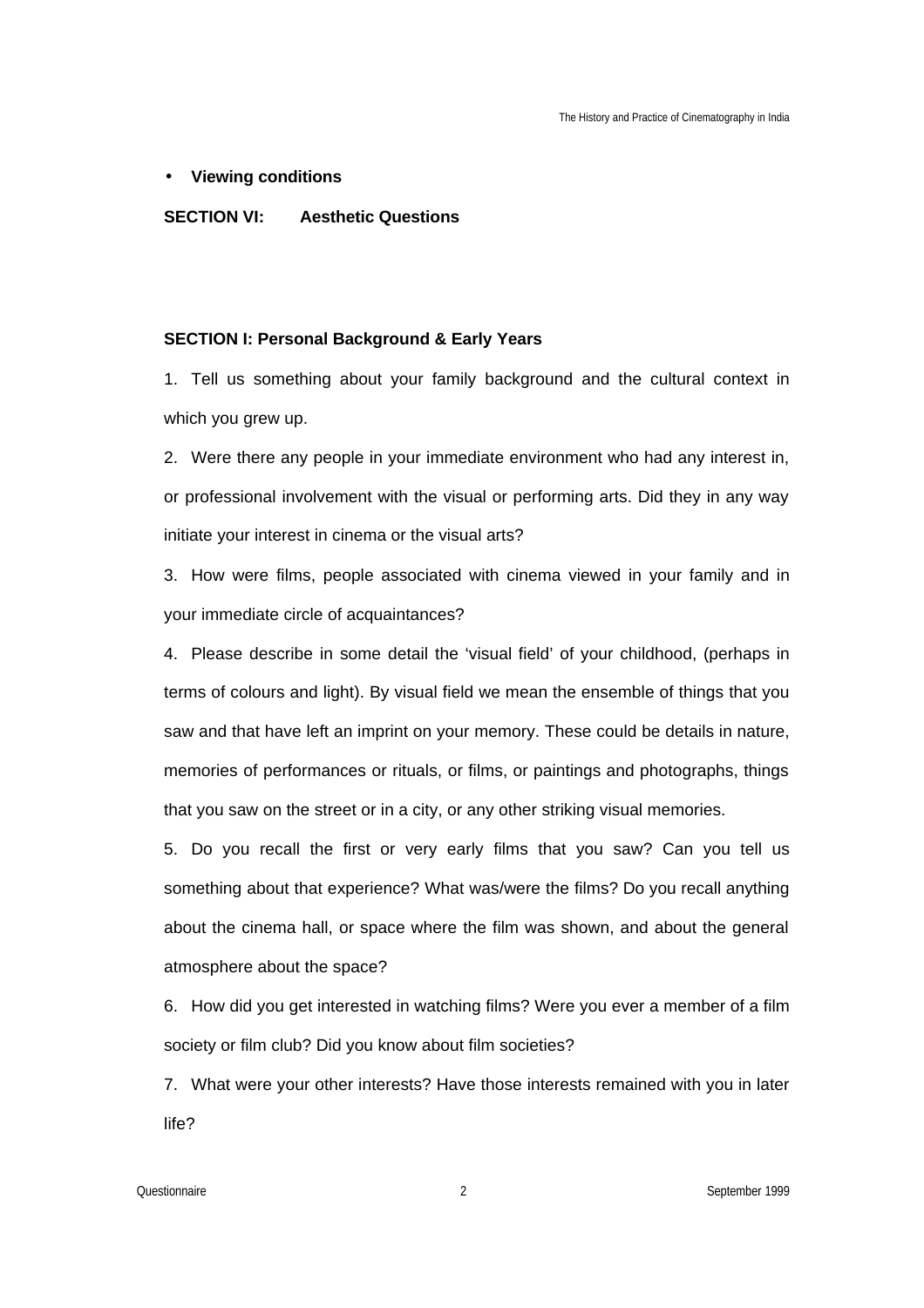8. Did you have an interest in still photography? Were you ever a member of any amateur photography club?

9. Can you name some of the important films that you saw when you were growing up? Why did you think of them as significant?

10. How, why and when did you decide to become a cinematographer? What were the factors that influenced this decision? Did your family encourage or discourage your choice of vocation?

Was your becoming a cinematographer not a result of a conscious decision, but a result of circumstances? If so, please tell us something about those circumstances.

# **SECTION II: On Learning to be a Cinematographer**

1. Tell us about your education as a cinematographer, did it occur in film school (which institute), or in the industry.

2. If you studied in a film school, can you tell us about your years in the institute, and what your memories are of that time. About the syllabus, and quality of film education and technical training. Things that you were dissatisfied with. Any specific memories of visiting faculty, important workshops.

3. Can you talk about the important films that you remember seeing from this time. In what way was your perception of cinema, and of cinematography, changing as a result of a sustained and formal film education?

4. When you look back on the exercises that you had to do as a student of cinematography, what are the things that come to mind?

5. Tell us something about the experience of shooting your diploma film or first film? If you had to do it over again, what approach would you take? What were the mistakes that you learnt from?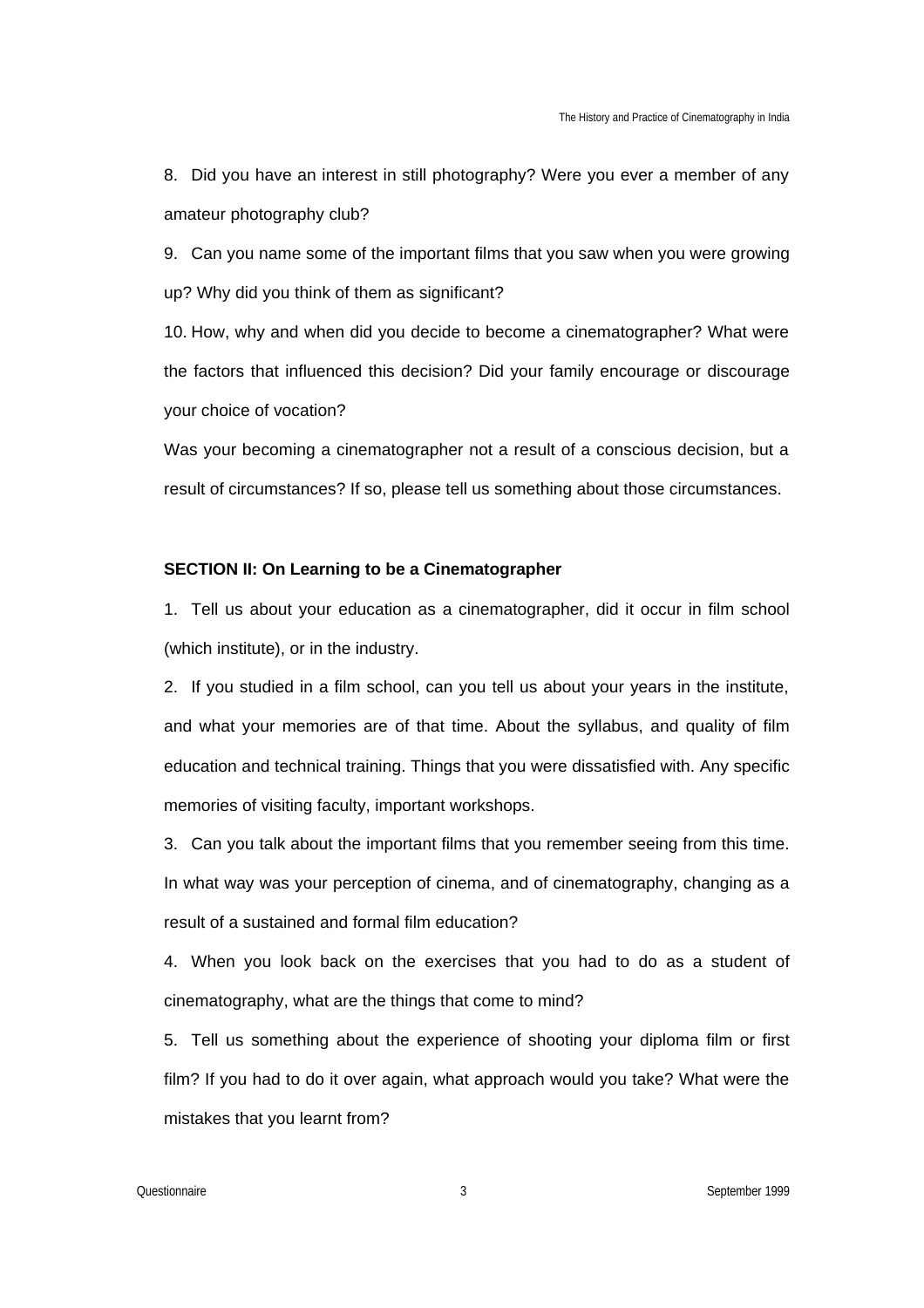6. Were you attracted to the work of any particular cinematographer/s. If so, what attracted you to their work. Tell us something about the important cinematographic influences on you in this period? Have you found that in the course of time, these influences have varied, or have they remained the same?

7. What if any, were the other sources of influence (outside cinema and filmmaking) on the shaping of your vision?

8. What suggestions do you have about the education of a young person studying cinematography in a film institute today?

9. If you learnt in the industry, what were the sources of information on technical matters? What was the relationship that you had with the cinematographers from whom you learnt your craft? From the point of view of learning your craft, can you tell us about any significant experiences that you had?

10. What is the nature of the relationship between you and the cinematographer/s from whom you learnt your craft today?

# **SECTION III: On Entering and being in the Profession.**

1. Tell us something about how you entered the profession? What were the first few projects that you worked on?

2. What are the kinds of experiences that you had as an assistant? Who were the cinematographers that you worked with as an assistant, on which films and for how long?

3. Tell us something about the different things that you learnt from the cinematographers that you have assisted.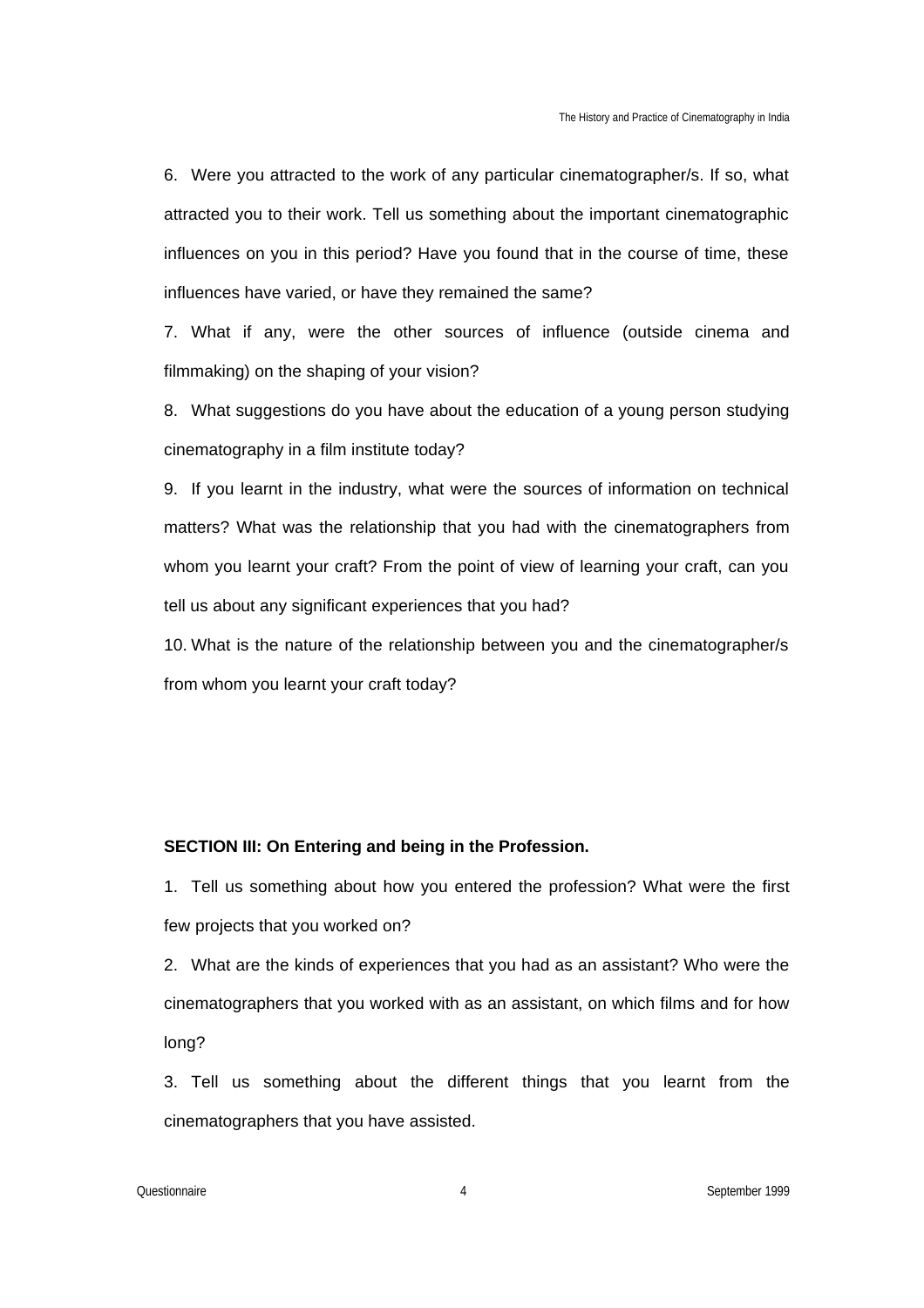4. How has your experience of being an assistant influenced your relationships with your assistants today?

5. Is there anything in the generally prevalent relationship between assistants and cinematographers that you think needs to be questioned?

6. Can you talk about any devices that you designed or innovations that you brought into practice? How did these come about?

7. Were there any 'improvisations' that you had to resort to, in order to deal with a particular problem or situation?

8. How did you get the 'break' to shoot your first film?

9. Can you trace a graph of your learning curve from film to film, or project to project?

10. Please describe in detail at least 3 important sequences that you have shot in the course of your career. Describe also the work that you had to put in, in order to realise these sequences.

11. Can you tell us something about the problems that you have had professionally and technically and how you have dealt with them? Can you tell us about at least 3 significant professional and technical decisions that you have had to take in the course of your career?

12. Can you tell us about how you have seen the position of a cinematographer change:

- a) In the industry at large
- b) In a film unit
- c) In terms of public perception.

Questionnaire 5 September 1999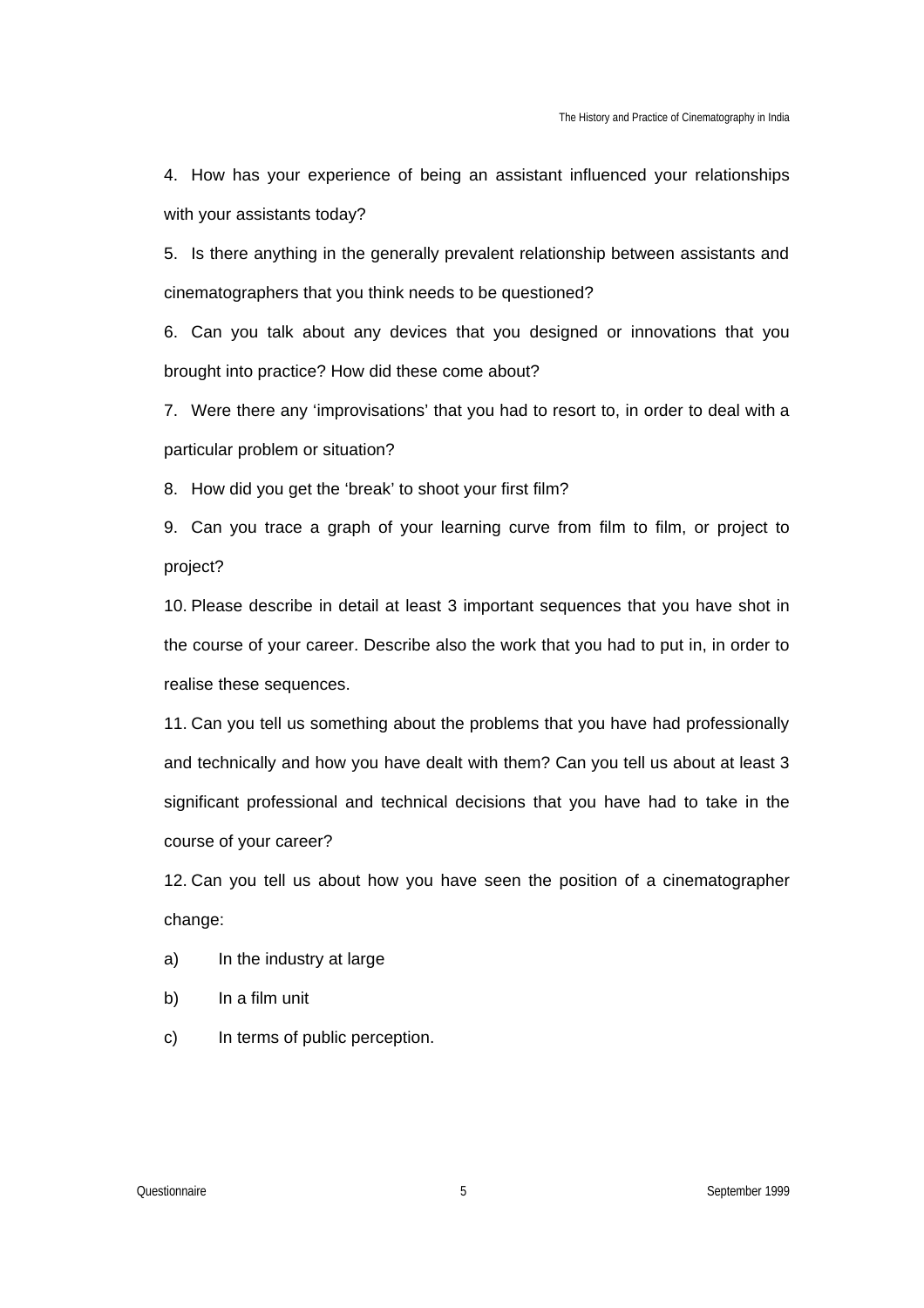13. How do you react when you hear the statement "The Cinematographer takes too much time to light up"? What are your thoughts about the pressure of time, and its effect on the quality of your work?

# **SECTION IV: On the Practice of Cinematography.**

- 1. Do you have preferences in terms of what you like to shoot, and why?
- song & dance
- action
- drama
- nature & wildlife
- historical and period based work
- fantasy/science fiction/ special effects oriented work
- work with an emphasis on architecture
- work with an emphasis on graphic elements
- documentaries
- other

2. Tell us your opinion (based on your experience) about what you think is the nature of the relationships between

- cinematographer & director
- cinematographer & art director/costume designer
- cinematographer & choreographer/action director
- cinematographer & sound-recordist
- cinematographer & assistants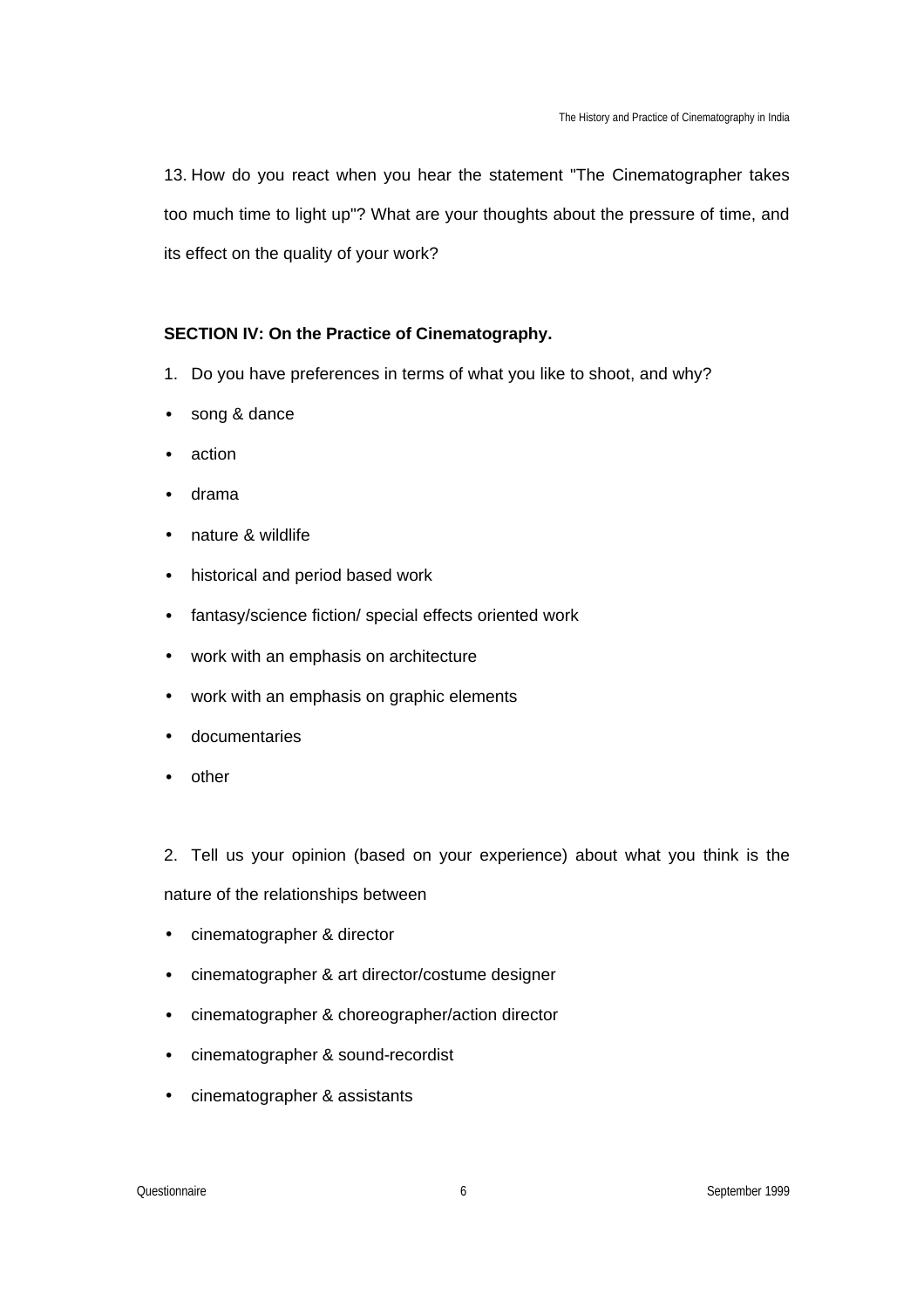- cinematographer & actors (experienced & inexperienced, stars & non stars)
- cinematographer & light boys
- cinematographer & laboratory technicians
- cinematographer & production in charge

In these relationships please talk in terms of what you think is the ideal and what you perceive as the existing reality.

3. What in your opinion is the relationship between the craft of Cinematography and the other departments in film making :

- Art Direction
- Editing
- **Scriptwriting**
- **Music**
- Sound

4. Please tell us about at least 3 instances from your experience that clearly illustrates the cinematographer-director relationship. Who are in your opinion the significant directors that you worked with, on which films and for how long? Tell us something about the different things that you learnt from the directors that you have shot for.

5. *"Without a well worked out screenplay/script and an imaginative director who is willing to take risks to open out possibilities for the camera, the cinematographer's labour is not worth the footage"* - Comment.

6. What in your opinion are the different professional and technical demands made on cinematographers in :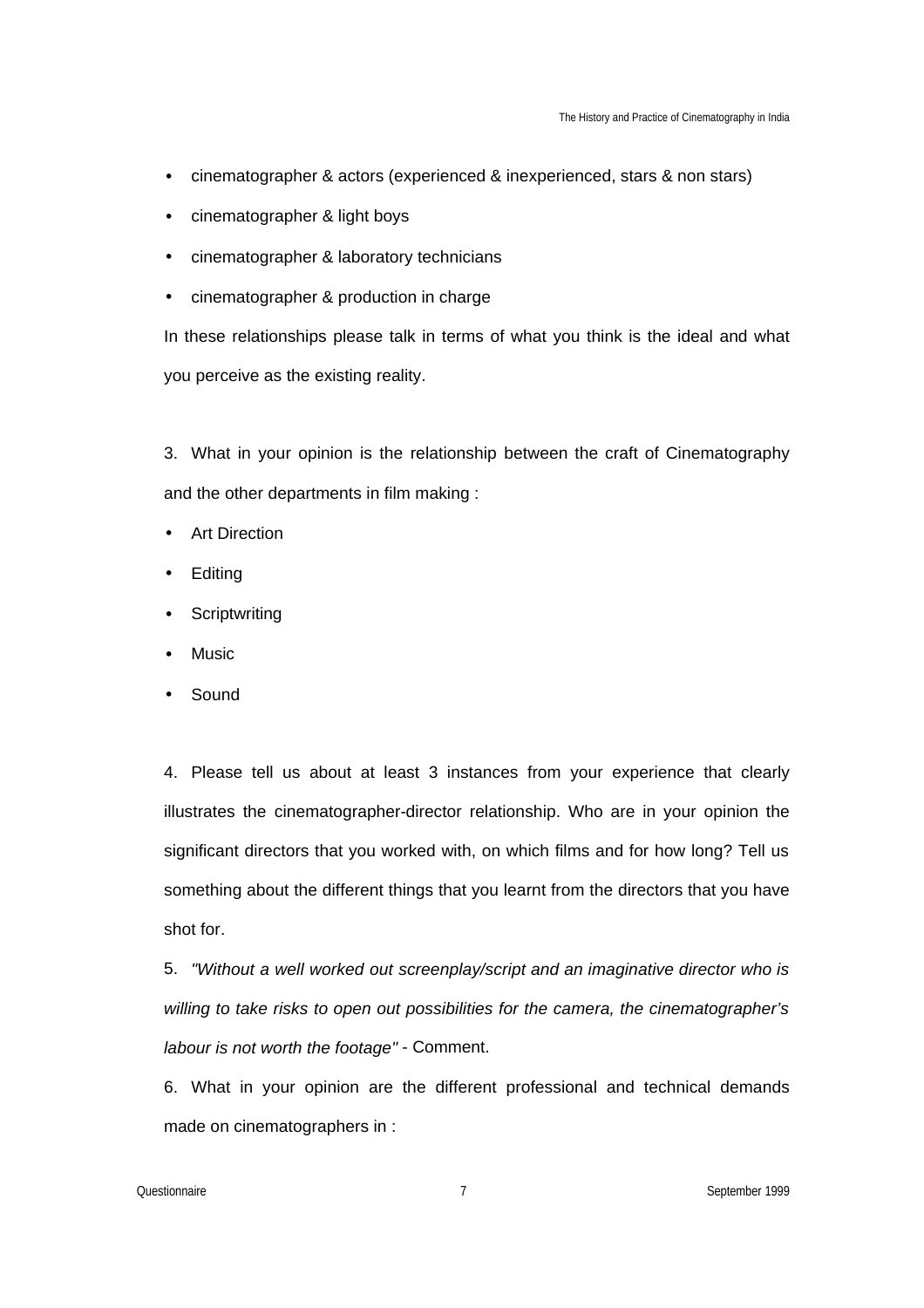- Mainstream Commercial Cinema
- Parallel Cinema
- Documentary
- Ad Films
- Music Videos
- Television Serials
- Television Shows

7. What are the different ways in which you approach working on film and working on video?

8. What do you think is the importance and role of new image making technologies, digital and computer aided image making in shaping the work of the cinematographer today?

9. What are the international trends that you see emerging in cinematography today? What kind of work do you admire in Hollywood, European Cinema, Other Asian Cinemas (Iran, Hong Kong, Japan, China, South Korea etc.) in Mainstream Indian Cinema, in parallel and regional cinema in India?

10. What are the trends that you see emerging in Documentary cinematography?

11. What are the trends that you see emerging in cinematography for advertising?

12. Do you perceive a difference between the cinematography of the mainstream film industries in Bombay, and in the South? If so, what is the nature of this difference? Is there a difference also in terms of the work culture, professional standards etc?

13. Do you think there are different schools of cinematography, in India as well as internationally?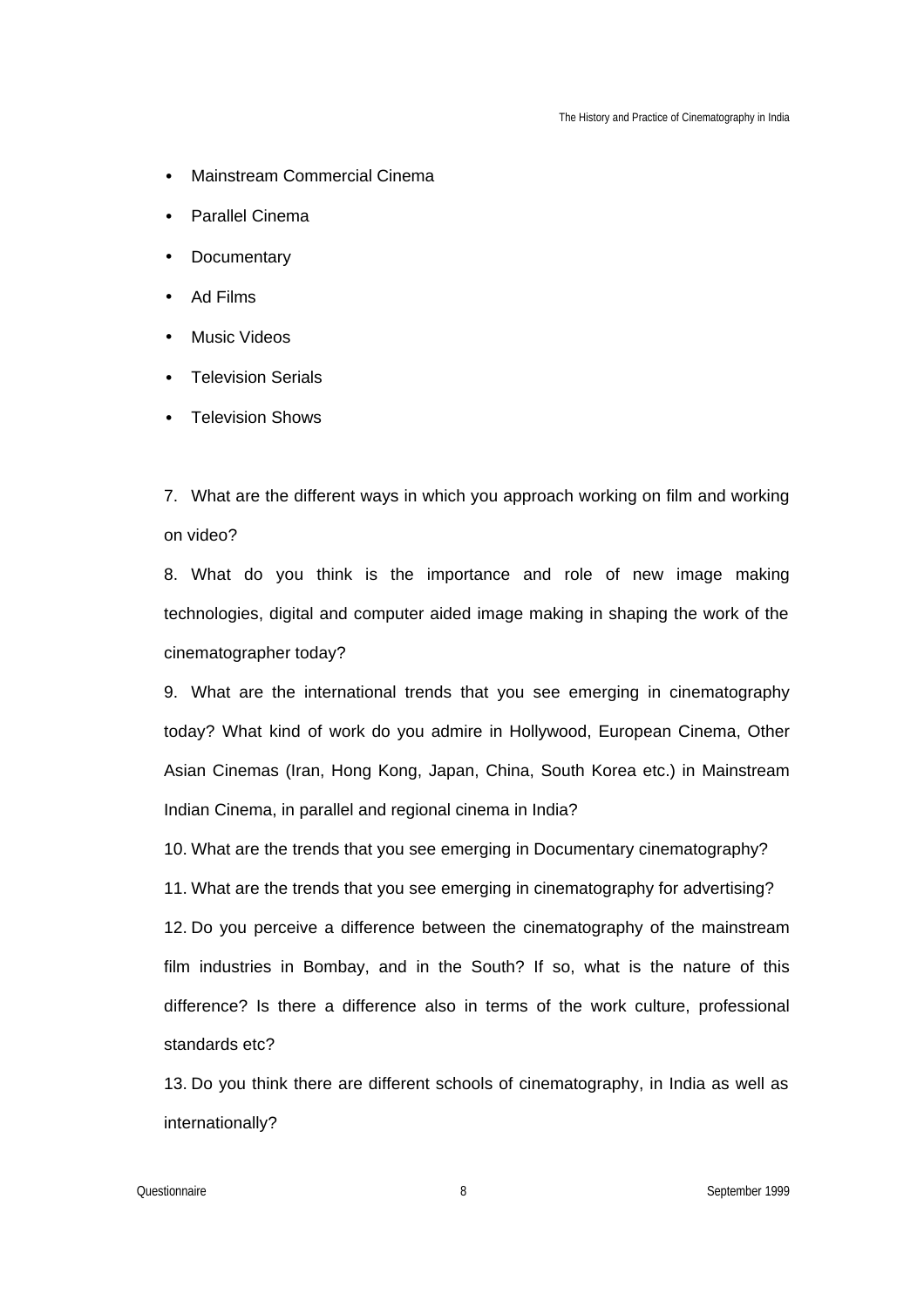14. What kind of cinematography would you have very negative feelings about? 15. How do you keep up with new trends and ideas in cinematography? What are your sources of information on new developments?

16. What is the level of your interaction with other cinematographers? What issues would you discuss with your cinematographic colleagues?

17. Are there enough forums for debate and discussion on cinematography? What are the role of the associations, guilds and other organisations of cinematographers?

18. What is your opinion about the practice of giving awards for cinematography? Has this helped raise standards? Has it encouraged unhealthy competition and patronage networks?

19. Do you think that cinematography gets the critical attention it deserves in the press and in film criticism/reviewing?

20. Do you think that the ordinary viewing public in India is sensitive to and aware of the contribution made by the cinematographer to a film or television programme? 21. Why do you think there are very few women in the profession of cinematography? And why are so few women taken on as assistants are?

22. What do you think of the payments given to cinematographer? "Cinematographers are well paid but highly exploited." - Comment

23. What is your opinion on the payments and working conditions of assistants, light boys, grips electricians etc.

24. Do you find yourself having to become involved in protecting the interests of the camera crew often? Why is this so?

# **SECTION V: Technical Questions and Issues.**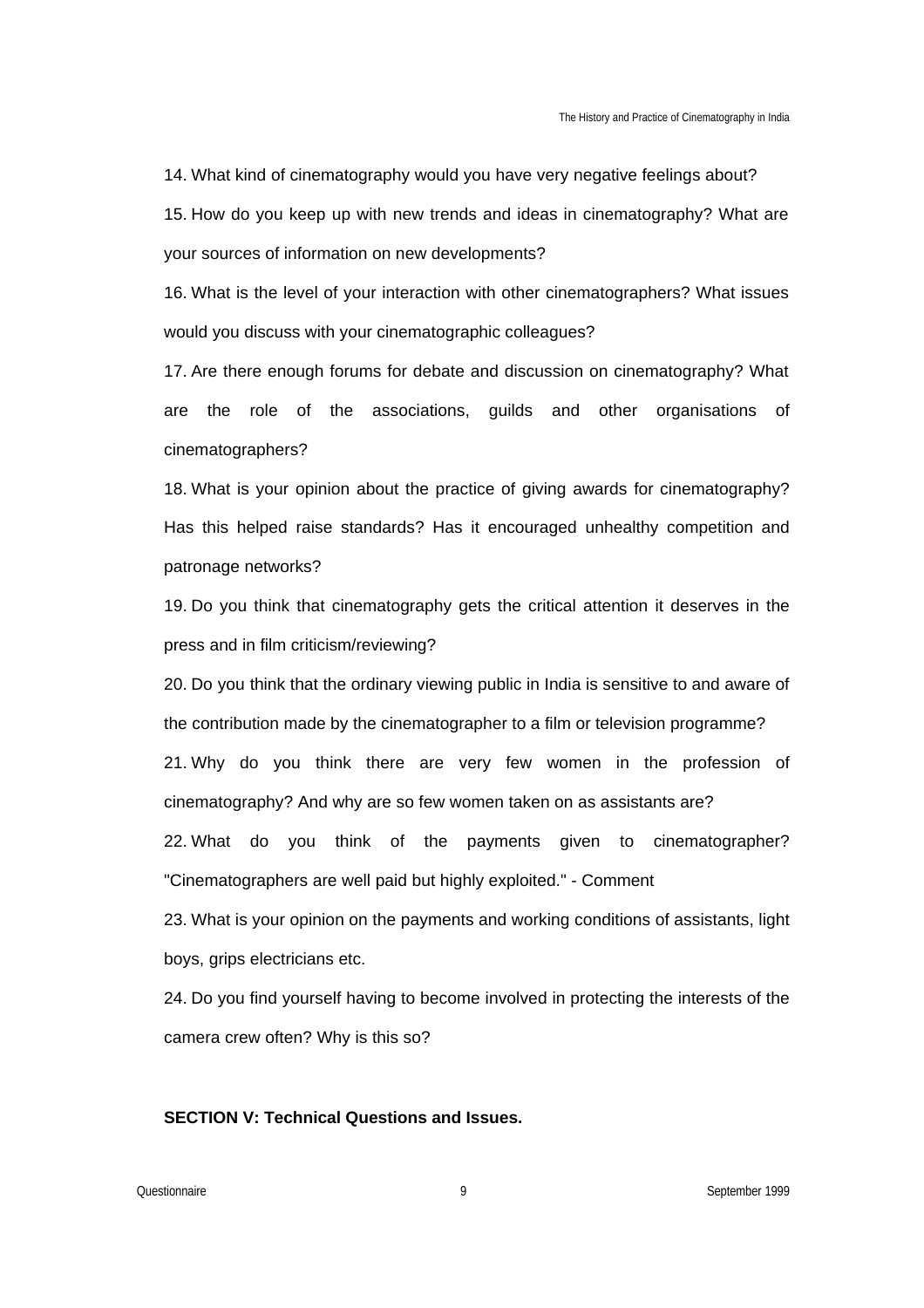### **1. Pre-production planning**

1. Given a choice between Film and Video what would you like to work on and why?

2. What are your preferences in terms of the following and why :

In Film & in Video Accessories & Gadgets

16mm Beta Video Assist

35mm Digi Beta Remote Control

Cinemascope Mini Digi Lighting Fixtures

Hi 8 Steadycam

(In which situations would you choose to work with which of the above)

3. What are the different meters that you feel are essential to your work, and why?

4. What are your preferences in terms of aspect ratios? What, in your opinion is enhanced, and what is lost, when you move form one aspect ratio to another?

5. What are your preferences in terms of film stock, and why?

6. Which camera/s do you prefer to work with, and why?

7. Which lenses do you prefer to work with, and why?

8. Given a choice between working in a studio and a location, what would you opt for, and why?

9. From a cinematographer's point of view, what typically are the things most neglected and forgotten at the budgeting and production planning stage?

10. How much say and involvement do you have in discussions about sets, locations, costumes and props? What are the things that you think have to be kept in mind when discussing these questions prior to production?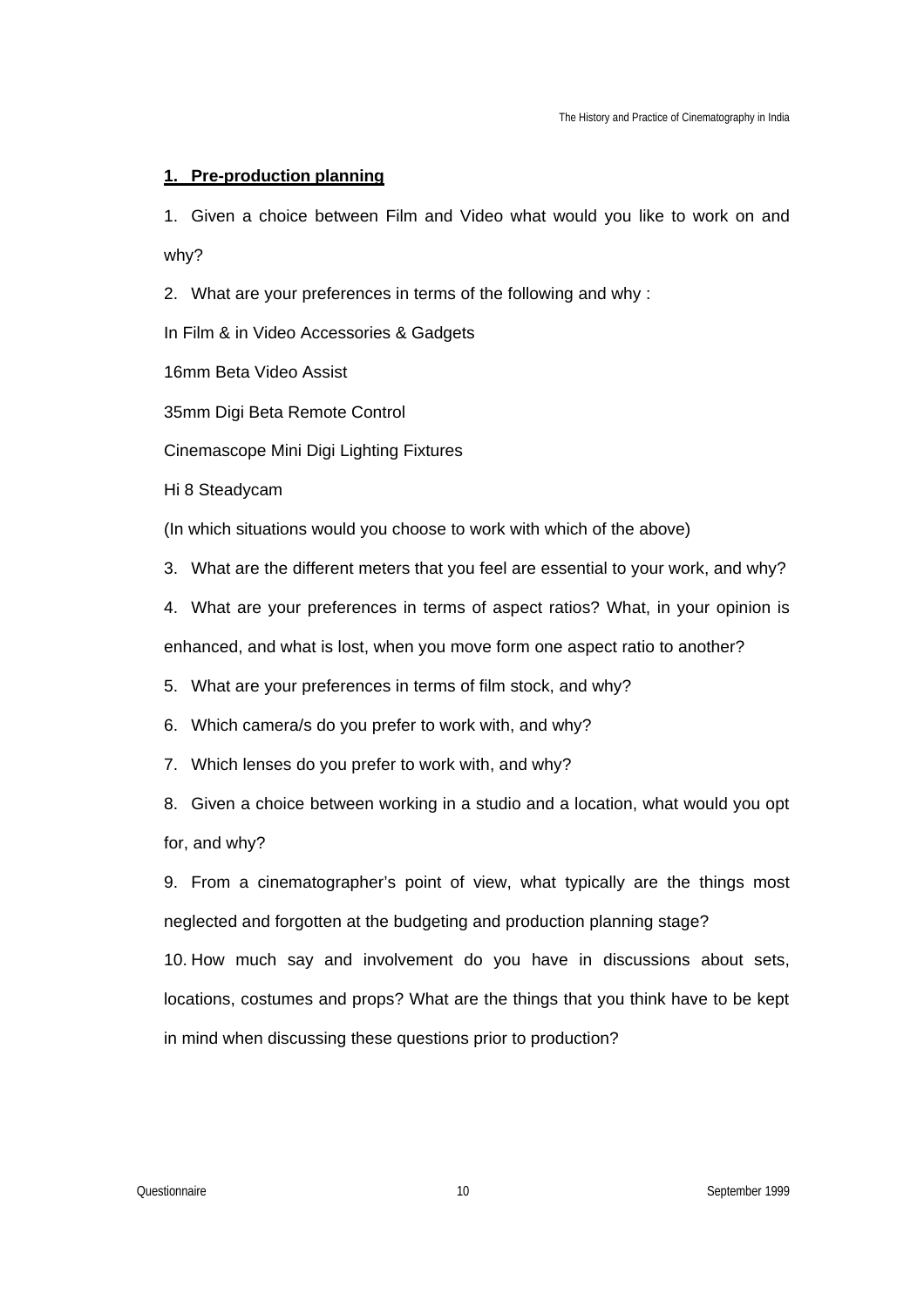11. "If we do a comparative analysis of the heads and amounts of expenditure in an average film, we find that the least amount of money is actually spent on what the film is going to end up looking like" - Comment

12. What are the different kind of tests that you are able to do, and would like to do prior to filming (In terms of equipment and stock tests)?

13. What is your opinion on the general standards of maintenance of camera equipment, lights and accessories?

14. To what do you attribute the absence of innovations in technology, equipment and accessories, especially with relevance to Indian conditions? What can be done to remedy this?

15. What in your opinion is the importance of lab reports on stock tests?

16. How do you decide upon a particular laboratory?

# **2. Lighting**

1. When you begin thinking of a lighting design for a film, do you work towards an overall look for the entire film, or do you work out your lighting scheme in terms of different sequences, scenes and shots.

2. How do you realise 'the look of a film' in your work? Please talk about this in detail, with examples in terms of lighting, framing, saturation, colour and movement.

3. How do you begin to light a set?

4. Do you light for the frame, or for points of emphasis within the frame? Does Lighting determine the frame, or, does framing determine the lighting. Please answer with examples from your work

5. What are your preferences in terms of specular/ bounced/ diffused lighting, and why?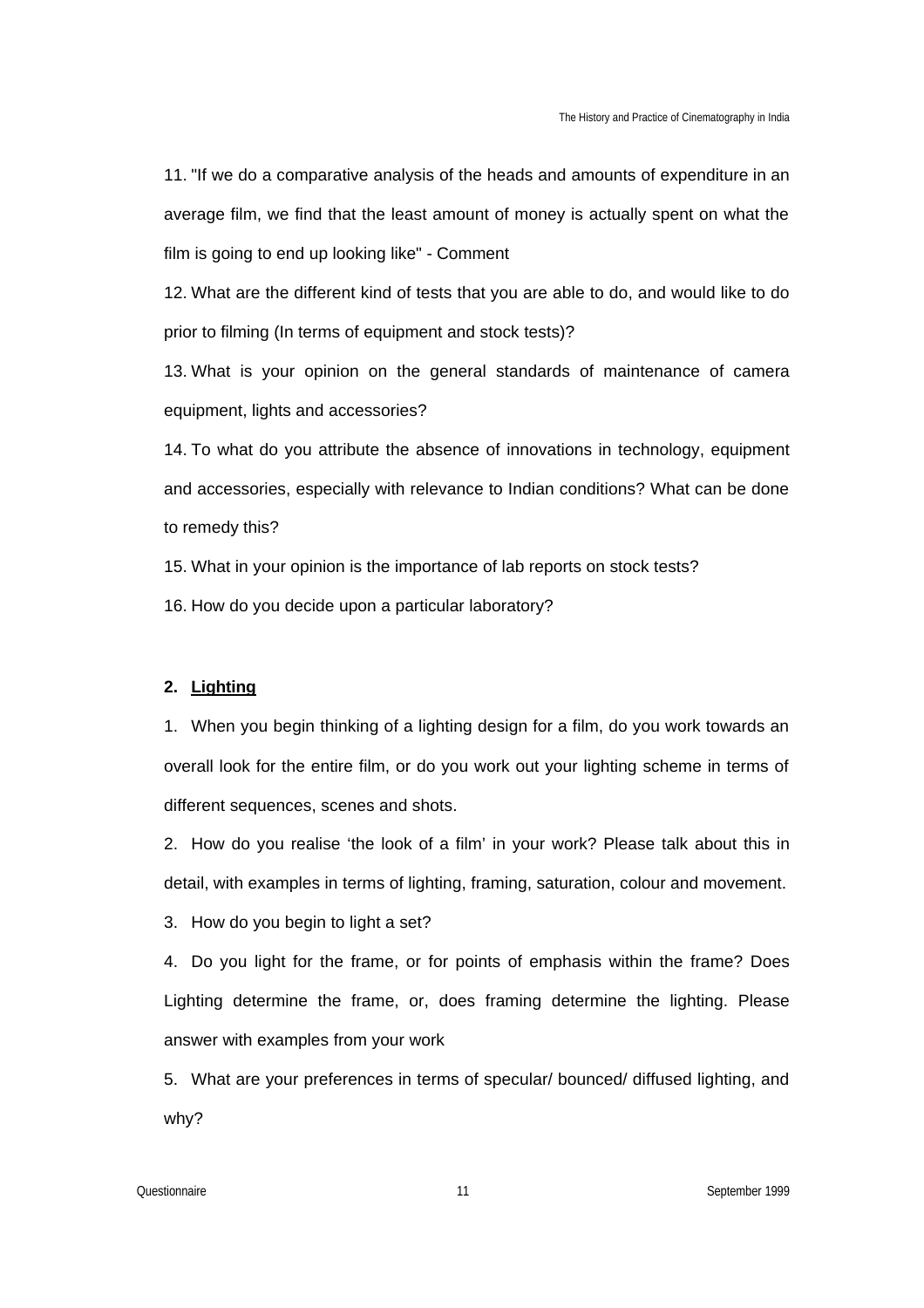6. What kind of filters do you use, in what contexts, and to what effect?

7. Do you like to work for a 'lit' feeling or for an 'unlit' feeling? Why?

8. Do you ever mix Tungsten and Daylight? In what situations? Why?

9. "The Film Industry wastes a lot of power. There is a lot of unnecessary lighting in films today" - Comment

10. Do you ever consciously make an effort to use fewer lights?

11. How much room or leeway do you give to the possibility of changes in your lighting scheme in terms of variations (clouds, sunshine, changes in the weather etc.) in the light condition in your locations?

12. Do you incorporate such variations into your lighting pattern, or, do you insist on taking shots at particular time and only under pre-determined light conditions?

13. Do you insist on working at a particular aperture setting for a film? Do you have a favourite aperture setting? Why?

14. What makes a location or a set interesting to work with in terms of Light? What can we say is the 'feel' of a location?

15. In a given location or set, how do you consciously incorporate natural light sources, available practicals like lanterns, firelight, candlelight etc., architectural features like pillars, doorways and different elevations in the designing of your shots and lighting?

16. Do you ever experiment in terms of playing with differences in exposure for different takes of the same shot?

17. How do you work in the possibilities of camera and character movement into your lighting scheme for a given shot? Please give at least 3 examples from your work.

Questionnaire 12 September 1999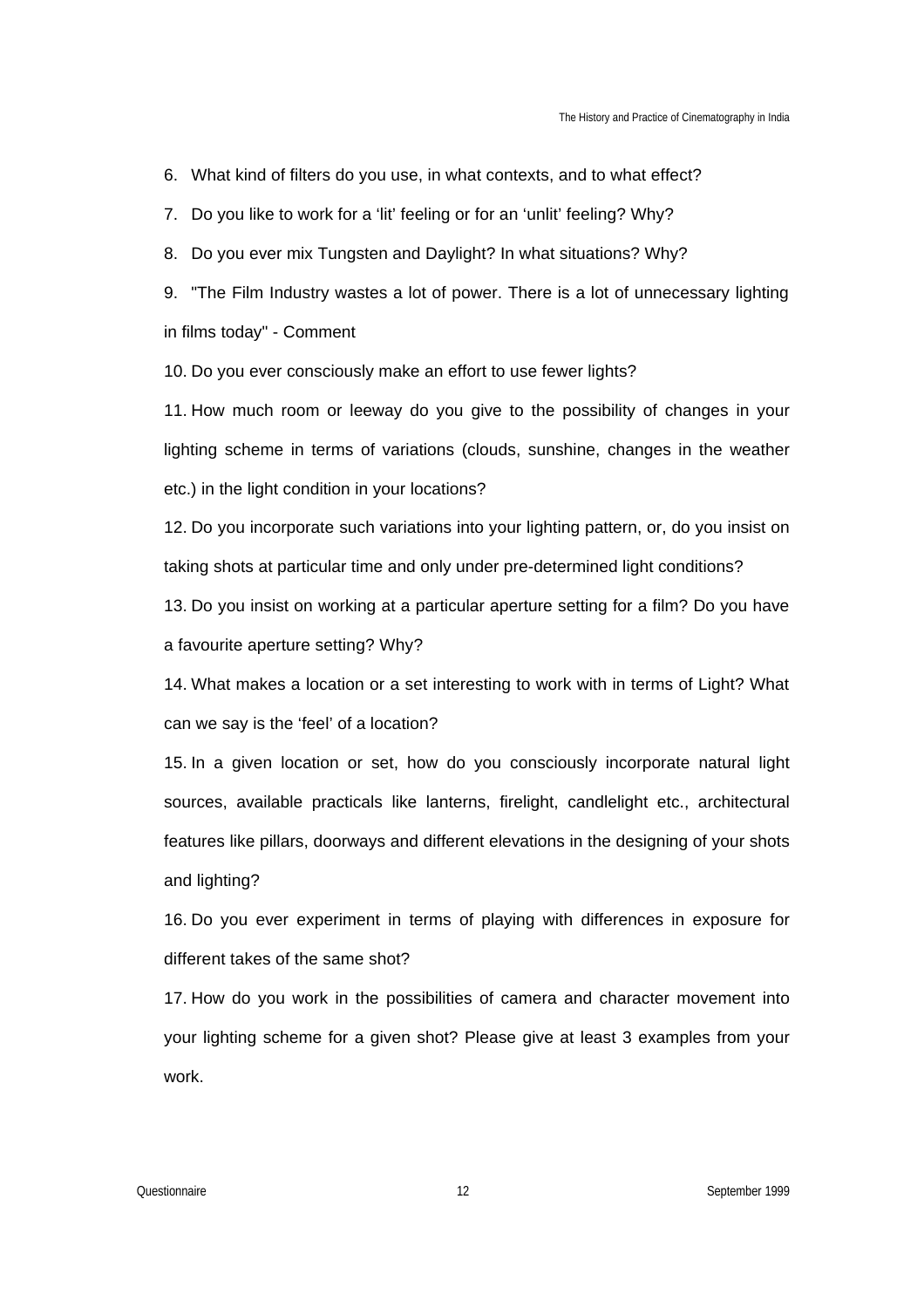18. Do you like to use the idea of moving your camera between different intensities of illumination in a given space? Or, do you prefer evenness in terms of lighting on the set?

19. Have recently developed faster film stocks changed or had any impact on your overall philosophy and pattern of lighting?

20. When do you say that the lighting for a shot is done?

### **3. Framing**

1. "The presence of a video monitor or video assist diminishes the autonomy and authority of a cinematographer on a set in terms of determining the framing of a shot" - Comment.

2. How do you guide the viewer's eye within the frame? Through graphic elements, symmetry/ asymmetry, volume, light or colour

3. What are preferences in terms of working with different camera angles?

4. How do you create depth in a frame? With the help of light, or colour, or both?

### **4. Lenses & Lensing**

1. What are your preferences in terms of working with block and zoom lenses?

2. Which makes of lenses are your favourites? Why?

3. Do you think that variations in focal length have expressive and subjective connotations? Please give examples to illustrate your opinions.

4. Does working in different aspect ratios have any relationship to the kind of lensing that you would go for? Compare between film and TV, and between 16mm, 35mm and cinemascope.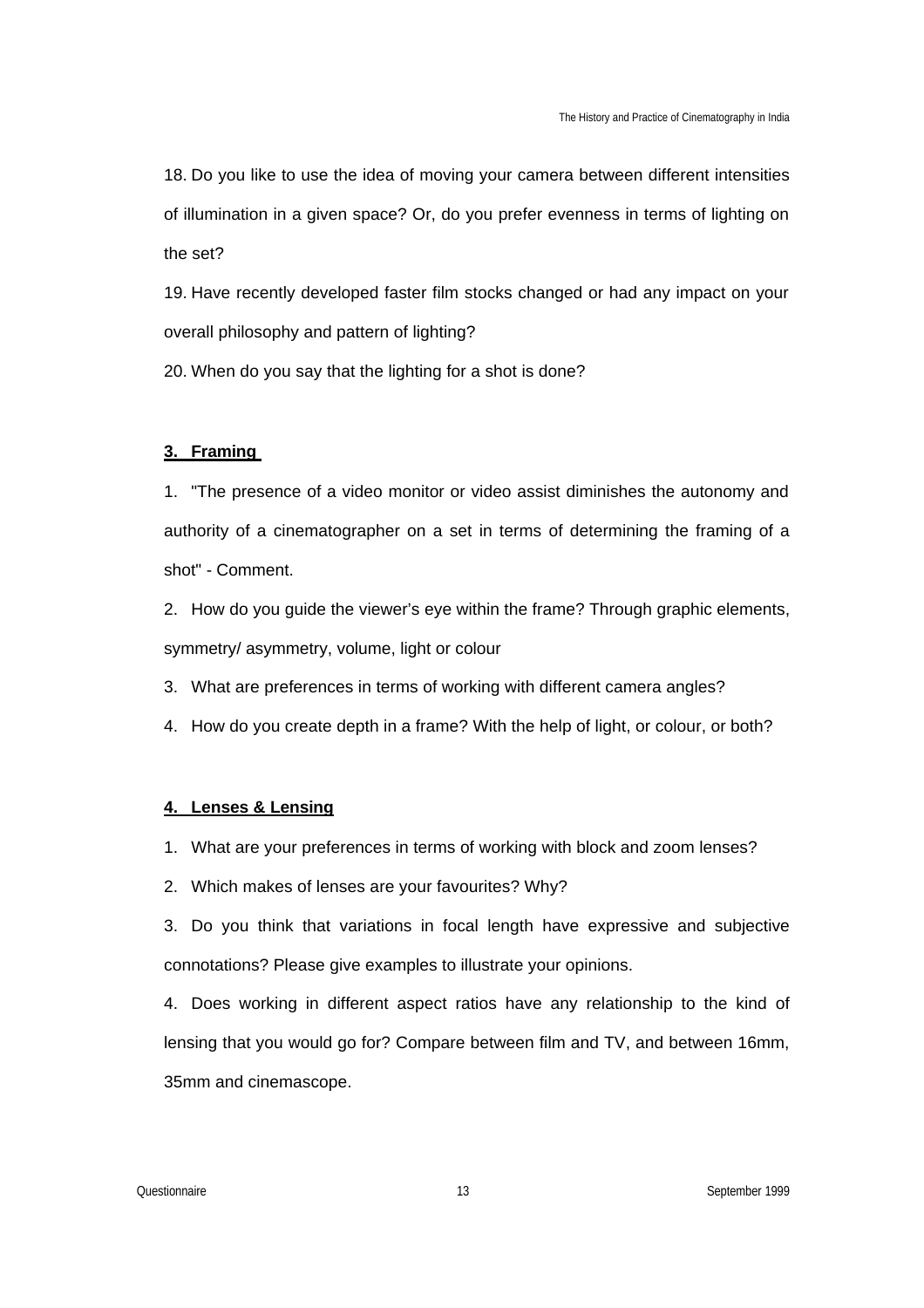5. What in your opinion is the subjective and aesthetic factors that makes zooming different from moving the camera itself?

### **5. Movement**

1. What is the way in which you approach movement? Do you see movement as a way to move from the whole frame into its details, or to move from details towards the whole?

2. Do you think that movement affects the subjective experience of the duration, or 'time value' of a shot?

3. When you are thinking of revealing a space in your shot division or breakdown, do you prefer to work in terms of a series of camera set ups that move the viewer within the space, or do you prefer a fluid mobile camera on tracks and trolleys?

4. What are your preferences in terms of a choice between a stable frame, which allows for movement within it, and a dynamic, mobile camera? Why?

5. What are the common difficulties and problems that you face in executing camera movements?

6. In which conditions would you consider taking the camera off its tripod and going in for handheld shots?

7. What is your opinion on the use of steadicam shots that are increasingly evident in films today?

### **6. Colour**

1. Do you think of colour in any way other than only in terms of registering the presence of colour?

Questionnaire 14 September 1999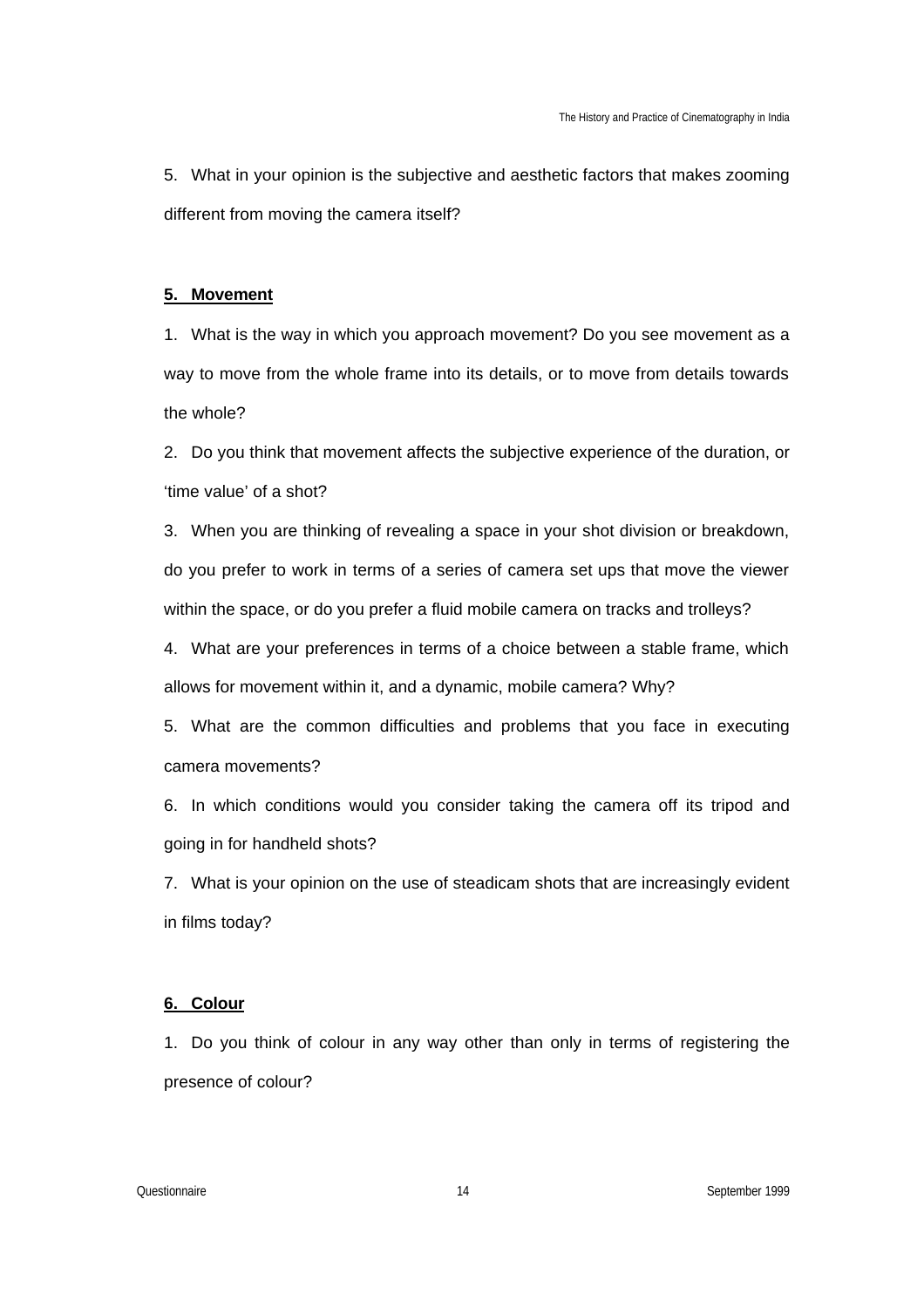2. What are the personal associations and cultural connotations that you have with different colours? Do you make use of these categories in working out a colour scheme for a film?

3. What are your thoughts on monochromatic rendition and on working for deep, saturated colours as stylistic options?

4. Do you basically think of a frame in Black and White terms and then add colour (as ornament or flourish), or is your conception of a frame always in vivid colour?

5. How do you work with the art director and costume designer to develop a colour palette for a film?

6. What is the kind of work that you do on colour in the laboratory?

7. To what extent if at all do you play with the colour balance on video?

8. Do you find any difference in the rendition of colour in video and film?

# **7. Laboratory & Post Production Work**

1. What are your thoughts on the grading process?

2. What is the extent and nature of experimentation that you would do in the laboratory?

3. What is the input of the work in the lab into the ultimate look of a film?

4. What is your opinion on the standards of Indian laboratories? What can be done to make for better standards and working conditions in the laboratories?

5. What in your opinion are the essential qualities and features of a good film print?

6. How much space is there for a cinematographer to intervene in video postproduction - say in terms of colour rendition and image brightness? If a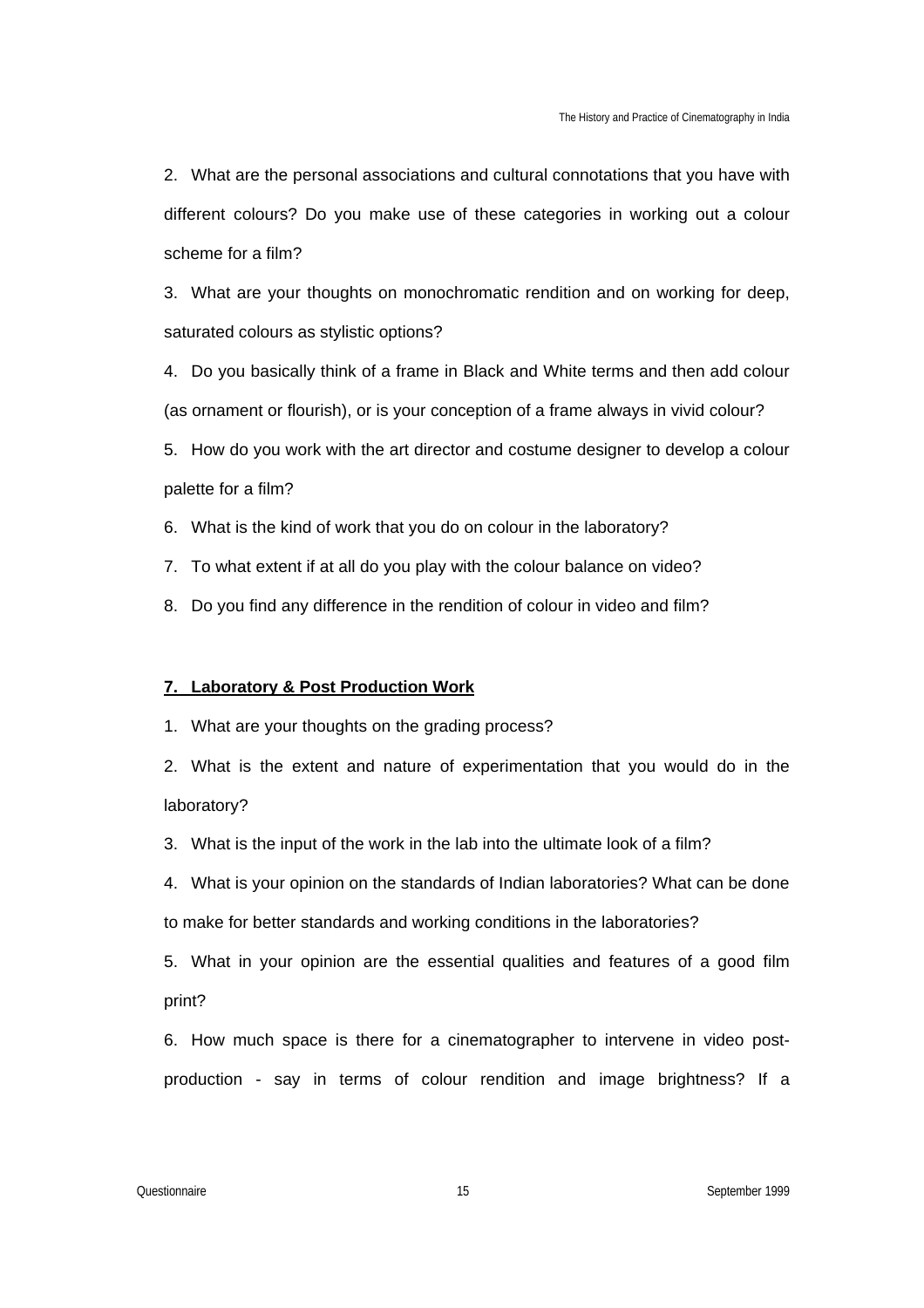cinematographer's presence is taken for granted in a film laboratory, why is he/she generally absent from the entire process of video post-production?

### **8. Viewing Conditions**

1. What is your opinion on the standards of screens and projectors in cinema theatres in India? What can be done to make for better standards and viewing conditions in the theatres?

2. What is your opinion on the quality of telecine transfers in television stations?

3. What is your opinion on the quality of transmitted video signals on television (including satellite TV)

# **SECTION VI: AESTHETIC QUESTIONS**

1. Do you adapt different styles in different categories of filmmaking?

2. Can we make a distinction between 'realist' and 'expressive' cinematography? What are the markers of this distinction?

3. How much freedom do you give yourself in terms of changing your style? Or, do you work towards maintaining a consistent stylistic signature n all your films?

4. Subrata Mitra once said, " Could *Pather Panchali* have been shot with Panavision cameras, and sophisticated accessories?" - Comment.

5. Can an excess of technological gadgets sometimes be a hindrance to the practice of cinematography, and to creative freedom?

6. How does the presence of the human body affect the decisions that you take in terms of lighting for a frame? What is the relationship of the image size of your frame to the volume occupied by the human figure within it?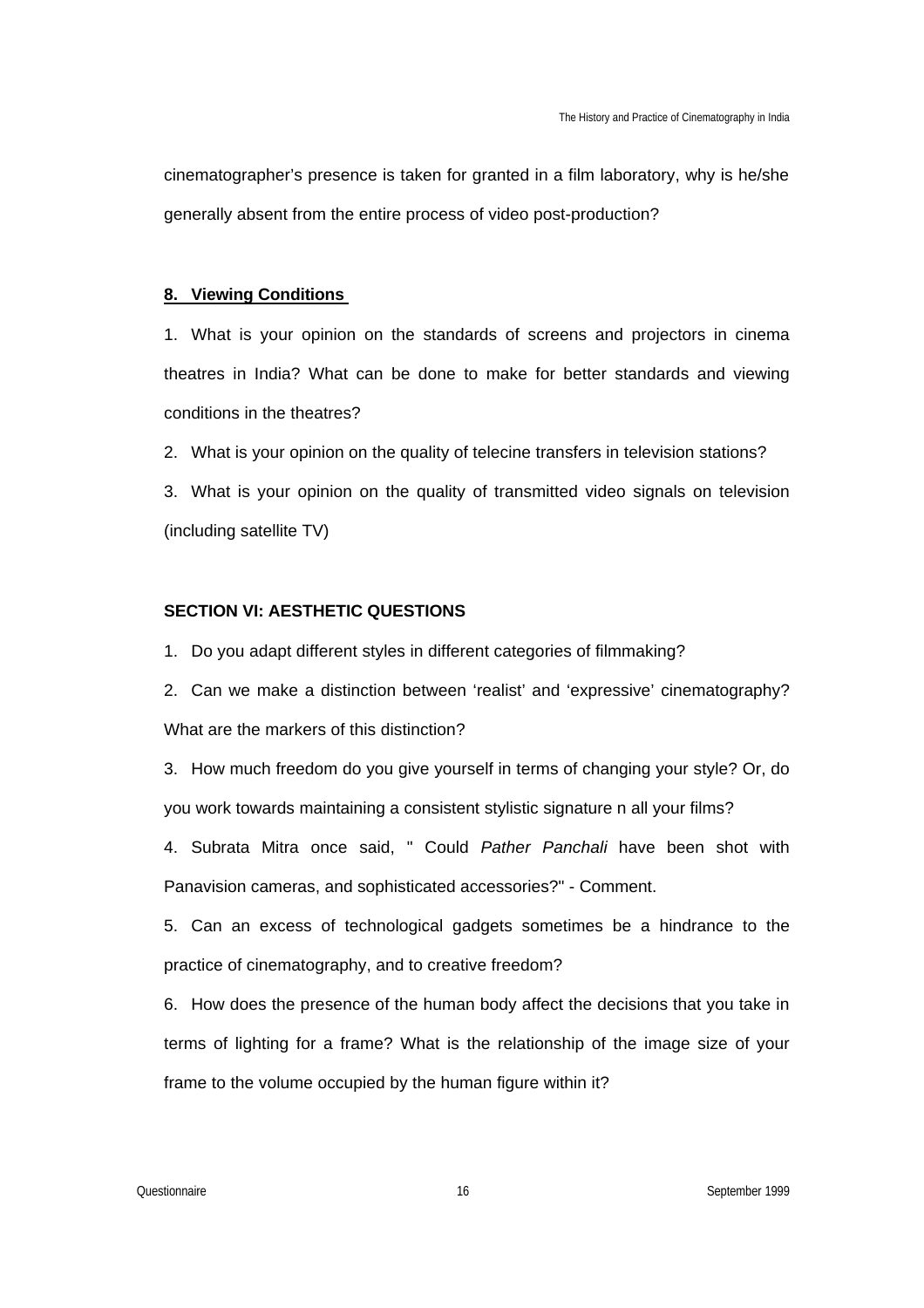7. What are the different elements that you take into consideration when you position the human body within the frame? Do these elements change when you move from a studio set to a location, from an interior scene to an exterior scene and from daylight to night?

8. Are there any differences in the way in which male and female figures are lit and framed?

9. Are there any differences in the way in which, the eyes, the face and the body are lit and framed?

10. Do different characters in a narrative demand the application of different lighting codes and conventions?

11. "The visibility of the Star in mainstream films demands its own form of lighting." - Comment.

12. Do you light up the space and then allow the characters to move within it, or, do you light the characters and by doing so evoke the space?

13. "Pragmatic considerations and Time Management determine the aesthetic of a film" - Comment.

14. "Editors spoil cinematographers labours" - Comment.

15. Do you shoot an urban setting differently from a rural setting?

16. "There is a preference for the panoramic eye in the depiction of the rural, and for the dynamic, mobile eye in the depiction of the urban" - Comment.

17. " The mobile camera (extended tracks &cranes and steadicam) have transformed the cinematographic experience and effect." - Comment.

18. Do you imagine the sound track when you are shooting?

19. "Conception of a sound track gives rhythm to the shot taking" - Comment.

20. Is shooting a beautiful object beautifully good cinematography?